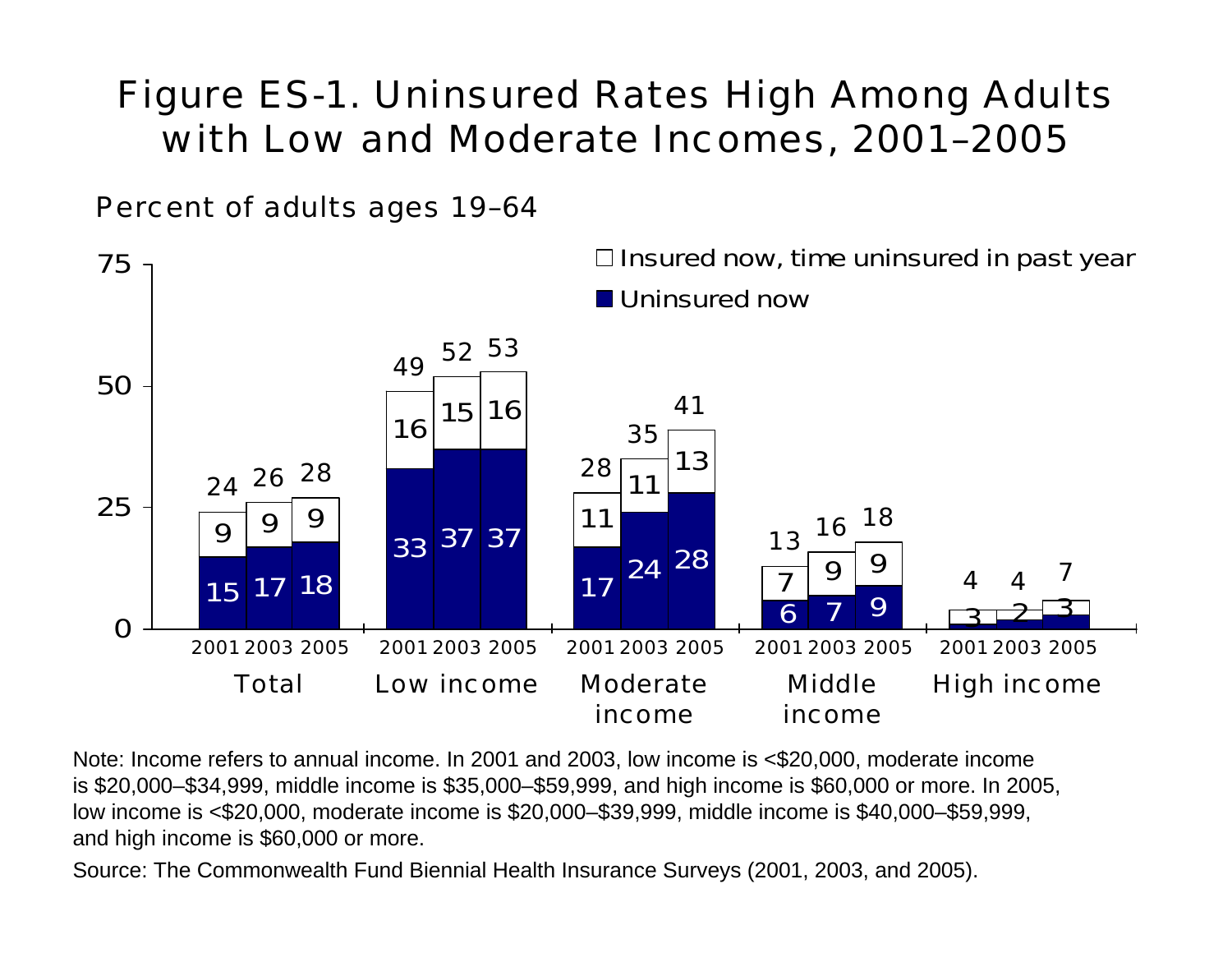## Figure ES-2. Adults Without Insurance Are Less Likely to Be Able to Manage Chronic Conditions

Percent of adults ages 19–64 with at least one chronic condition\*

**Insured all year Insured now, time uninsured in past year Industry Duninsured now** 



\* Hypertension, high blood pressure, or stroke; heart attack or heart disease; diabetes; asthma, emphysema, or lung disease.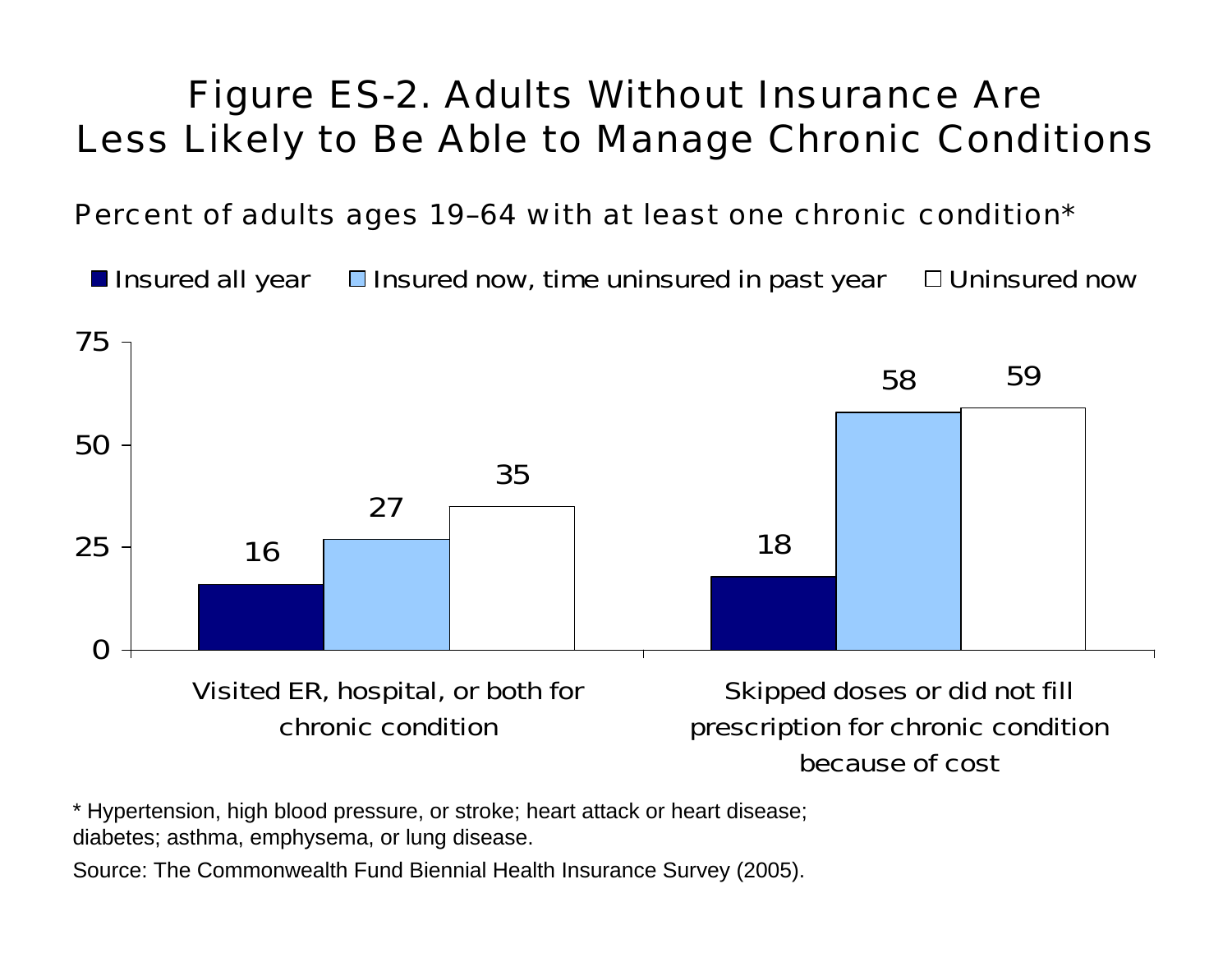## Figure 1. Uninsured Rates High Among Adults with Low and Moderate Incomes, 2001–2005

Percent of adults ages 19–64



Note: Income refers to annual income. In 2001 and 2003, low income is <\$20,000, moderate income is \$20,000–\$34,999, middle income is \$35,000–\$59,999, and high income is \$60,000 or more. In 2005, low income is <\$20,000, moderate income is \$20,000–\$39,999, middle income is \$40,000–\$59,999, and high income is \$60,000 or more.

Source: The Commonwealth Fund Biennial Health Insurance Surveys (2001, 2003, and 2005).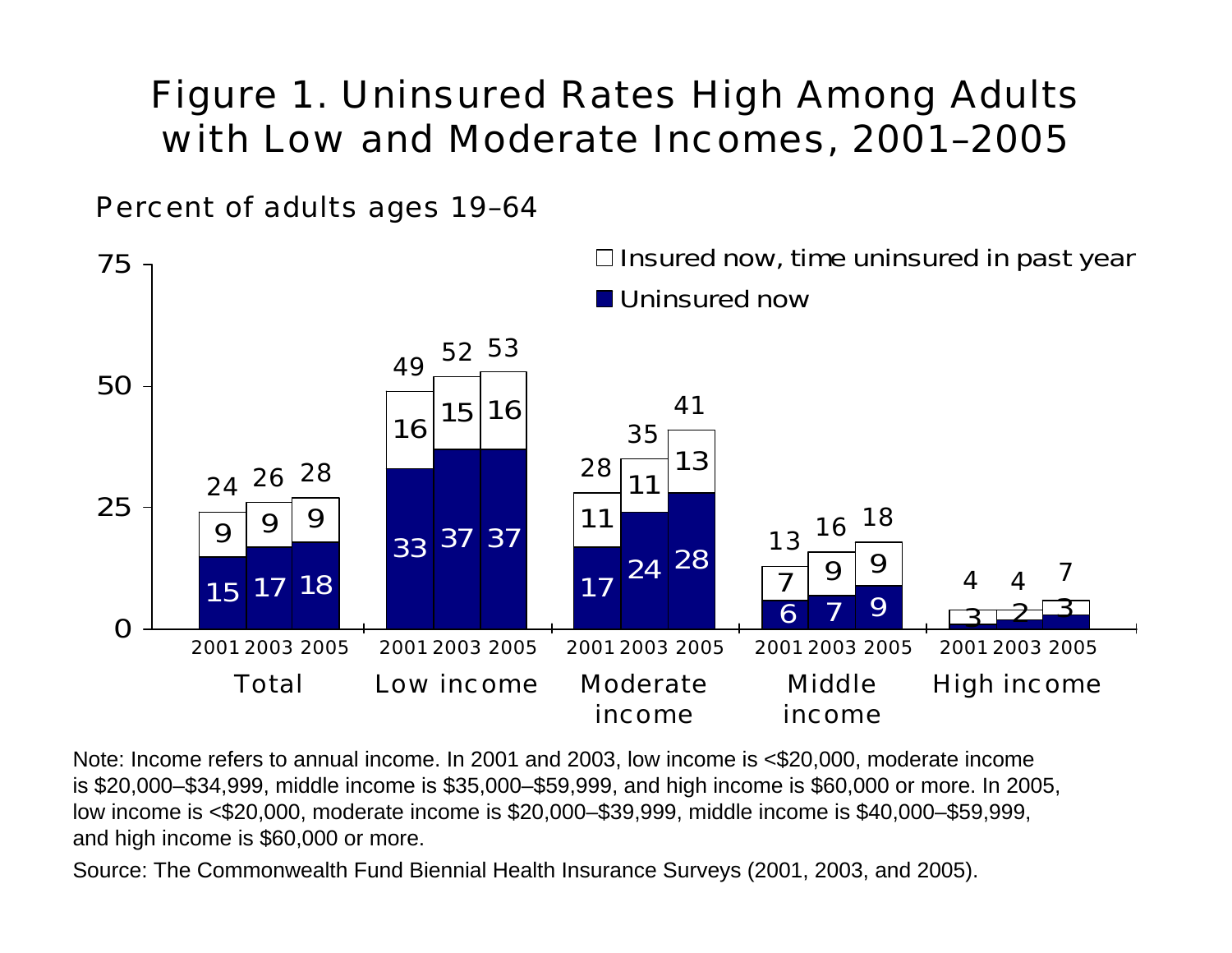# Figure 2. The Majority of Uninsured Adults Are in Working Families

Adults ages 19–64 with any time uninsured

Adult work status

Family work status



Note: Percentages may not sum to 100% because of rounding. Source: The Commonwealth Fund Biennial Health Insurance Survey (2005).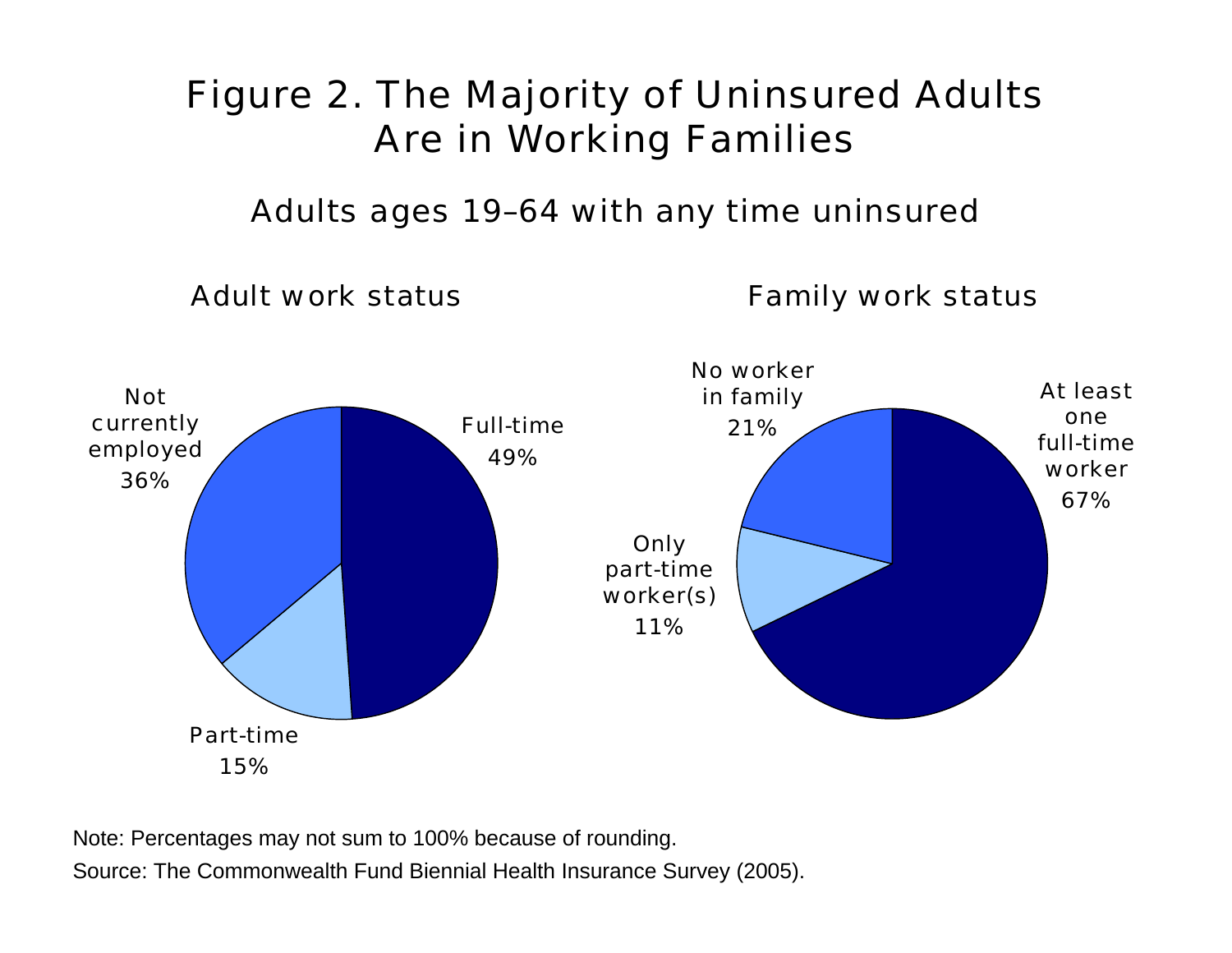## Figure 3. More than Three of Five Working Adults with Any Time Uninsured Are Employed in Firms with Less than 100 Employees

Percent of employed adults with any time uninsured, ages 19–64



Note: Percentages may not sum to 100% because of rounding. Source: The Commonwealth Fund Biennial Health Insurance Survey (2005).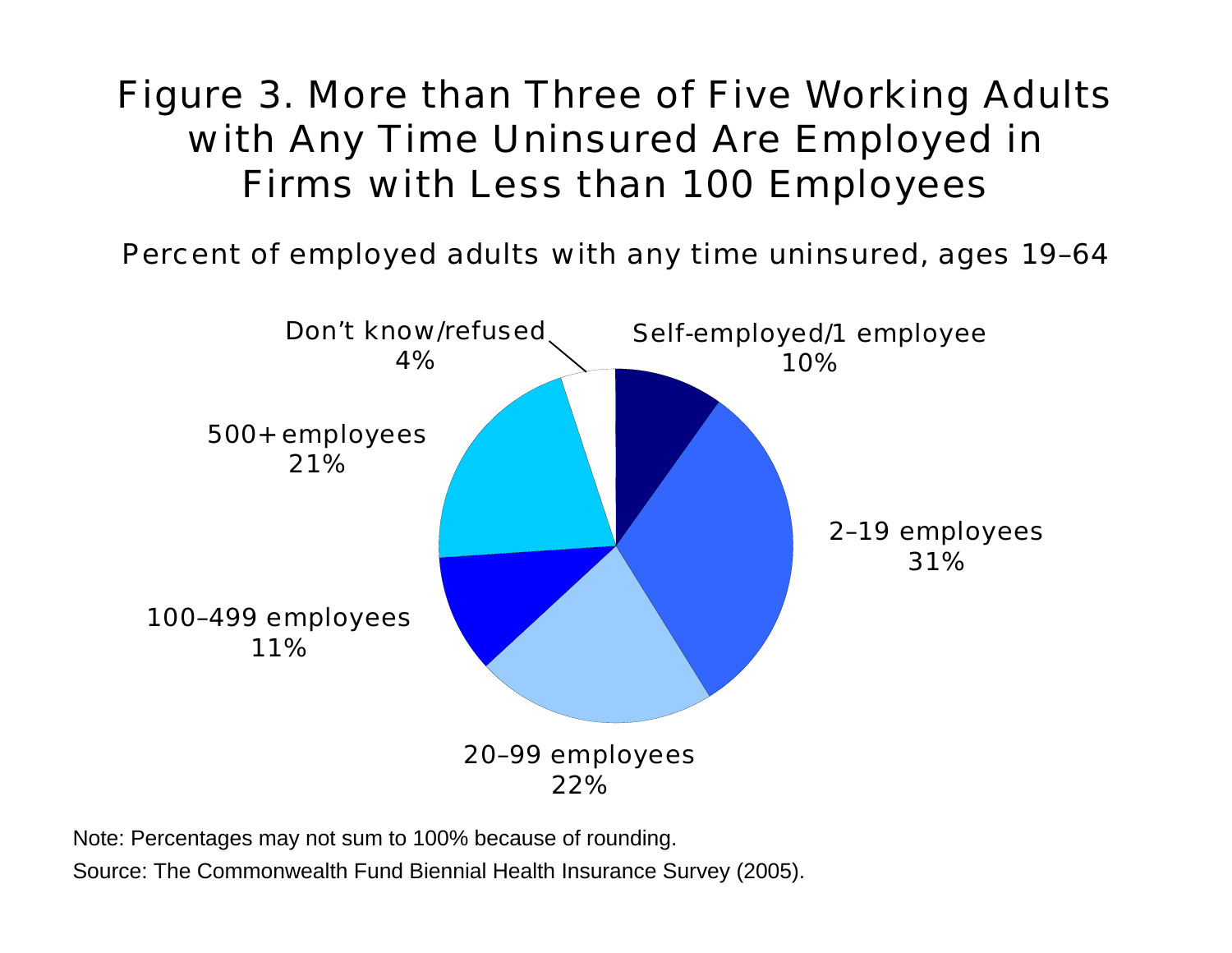## Figure 4. Length of Time Uninsured, Adults Ages 19–64

Insured now, time uninsured in past year 16.2 million

Uninsured at thetime of the survey 31.6 million



Note: Percentages may not sum to 100% because of rounding.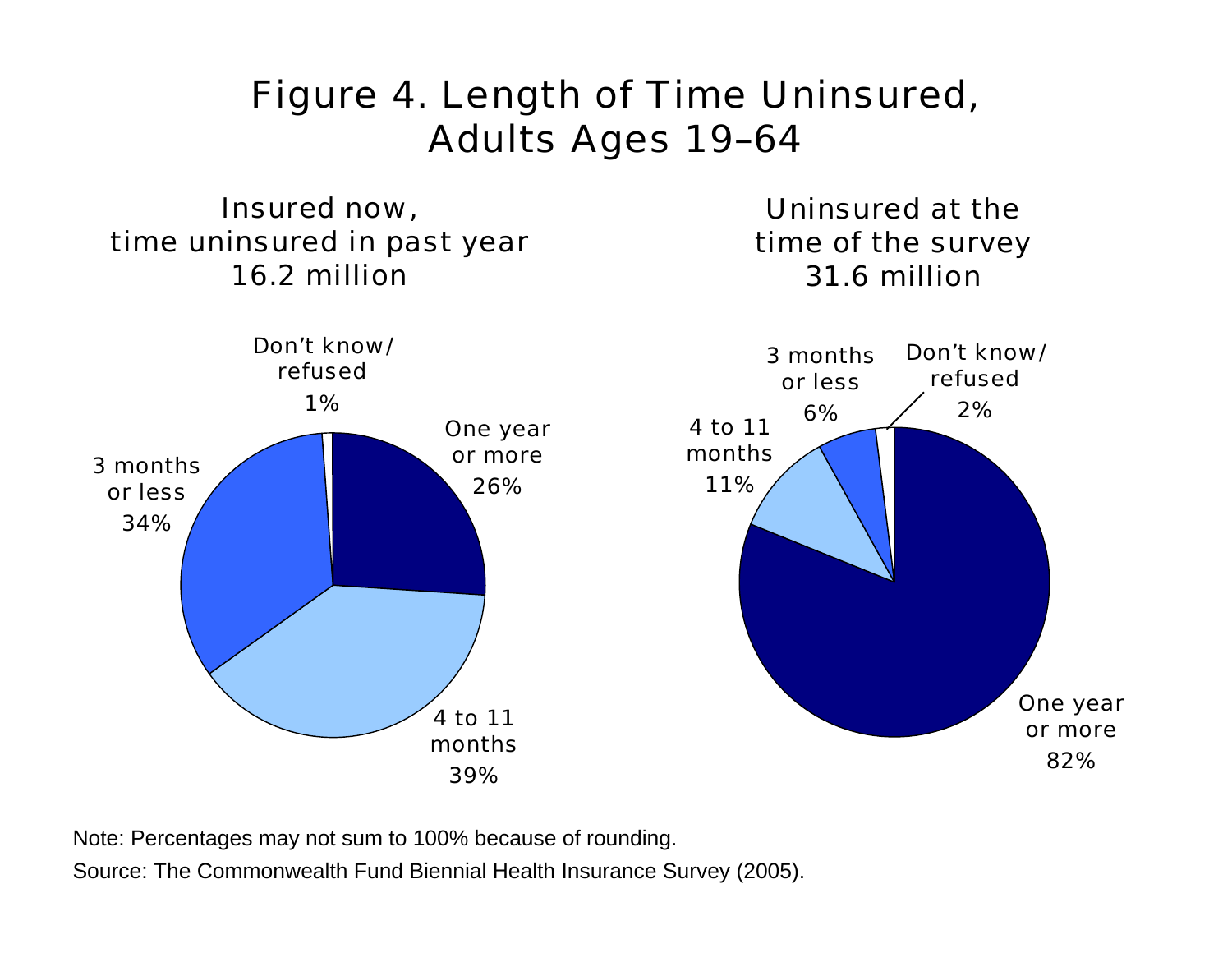# Figure 5. Many Americans Have Problems Paying Medical Bills or Are Paying Off Medical Debt

Percent of adults ages 19–64 who had the following problems in past year:



\* Includes only those individuals who had a bill sent to a collection agency when they were unable to pay it. Source: The Commonwealth Fund Biennial Health Insurance Survey (2005).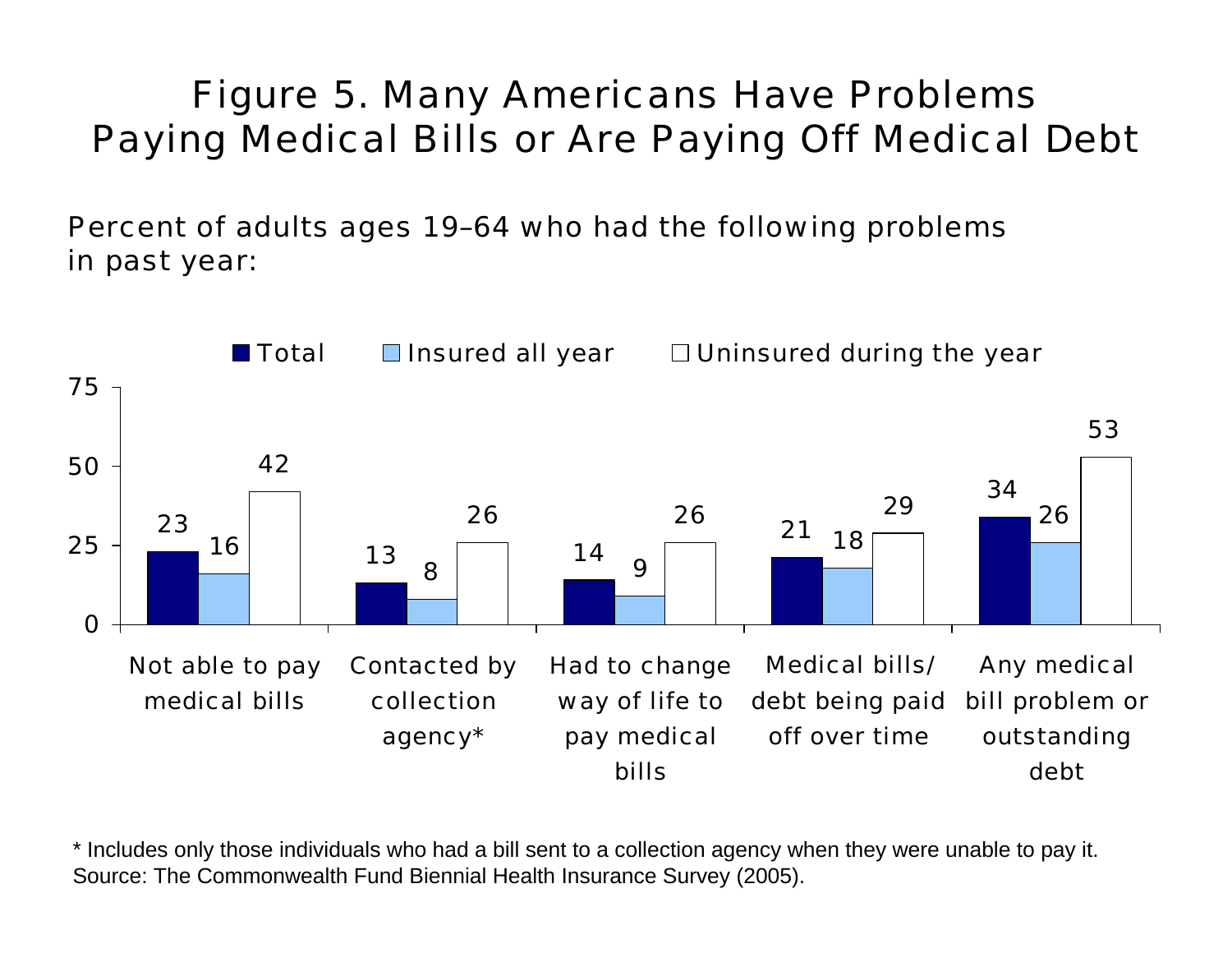## Figure 6. One-Quarter of Adults with Medical Bill Burdens and Debt Were Unableto Pay for Basic Necessities

Percent of adults ages 19–64 with medical bill problems or accrued medical debt:

| <b>Percent of adults reporting:</b>                                                         | <b>Total</b> | <b>Insured</b><br>all year | Insured now,<br>time uninsured<br>during year | <b>Uninsured</b><br>now |
|---------------------------------------------------------------------------------------------|--------------|----------------------------|-----------------------------------------------|-------------------------|
| Unable to pay for basic<br>necessities (food, heat,<br>or rent) because of<br>medical bills | 26%          | 19%                        | 28%                                           | 40%                     |
| Used up all of savings                                                                      | 39           | 33                         | 42                                            | 49                      |
| Took out a mortgage<br>against your home or<br>took out a loan                              | 11           | 10                         | 12                                            | 11                      |
| <b>Took on credit card</b><br>debt                                                          | 26           | 27                         | 31                                            | 23                      |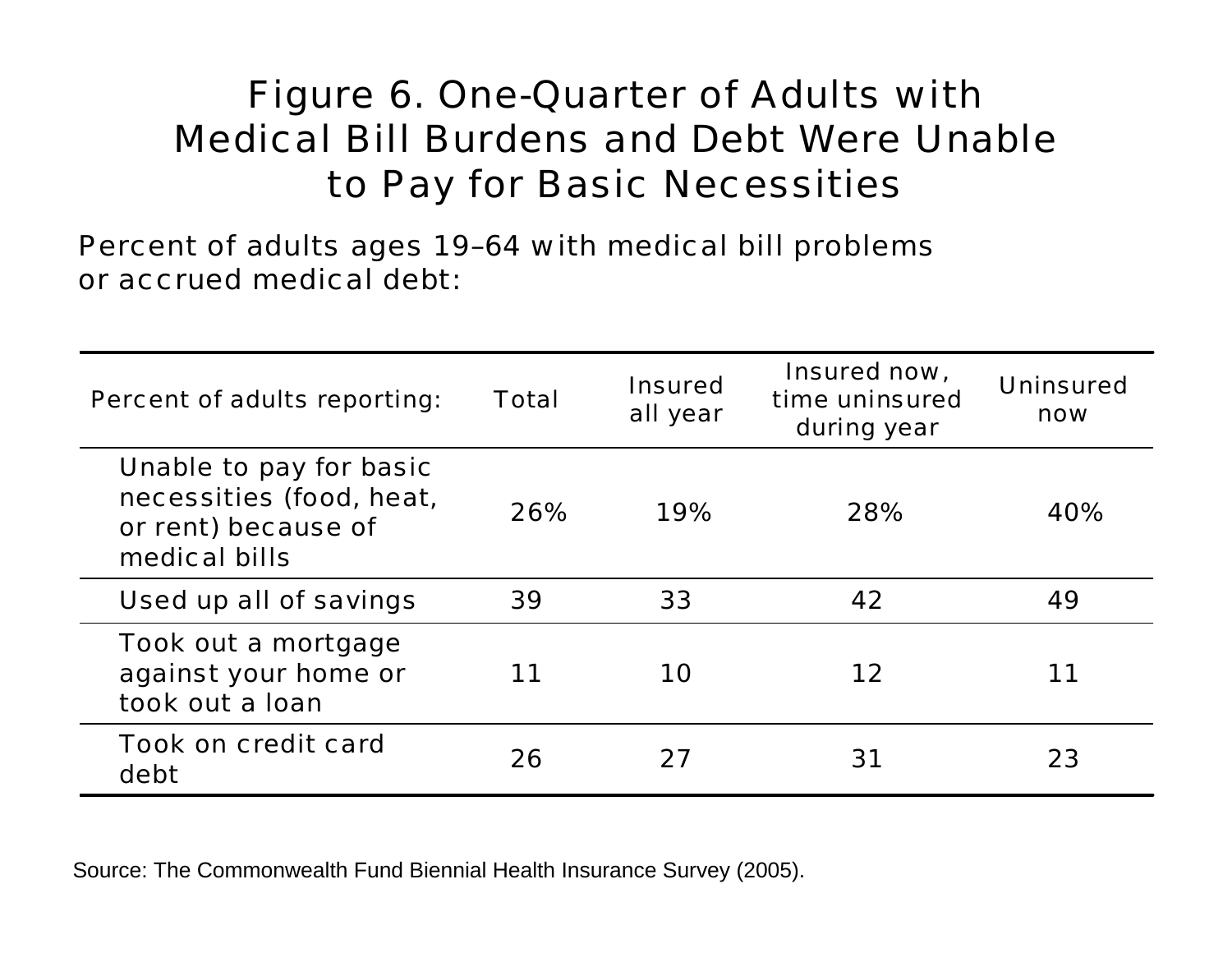# Figure 7. Cost-Related Access Problems Remain High

Percent of adults ages 19–64 who had any of four access problems\* in past year because of cost



\* Did not fill a prescription; did not see a specialist when needed; skipped recommended medical test, treatment, or follow-up; had a medical problem but did not visit doctor or clinic. Source: The Commonwealth Fund Biennial Health Insurance Surveys (2001, 2003, and 2005).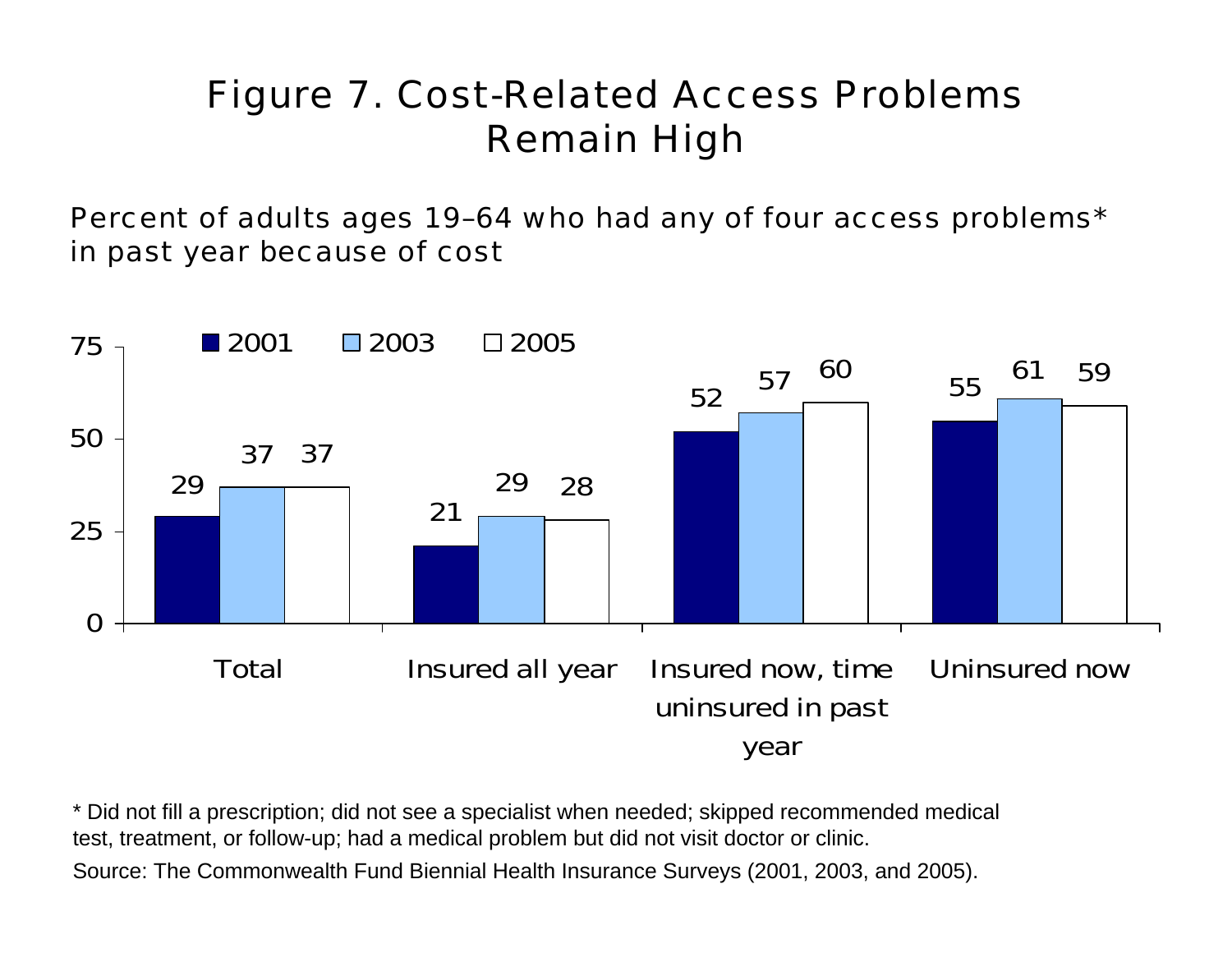## Figure 8. Lacking Health Insurance for Any Period Threatens Access to Care

Percent of adults ages 19–64 reporting the following problems in past year because of cost:

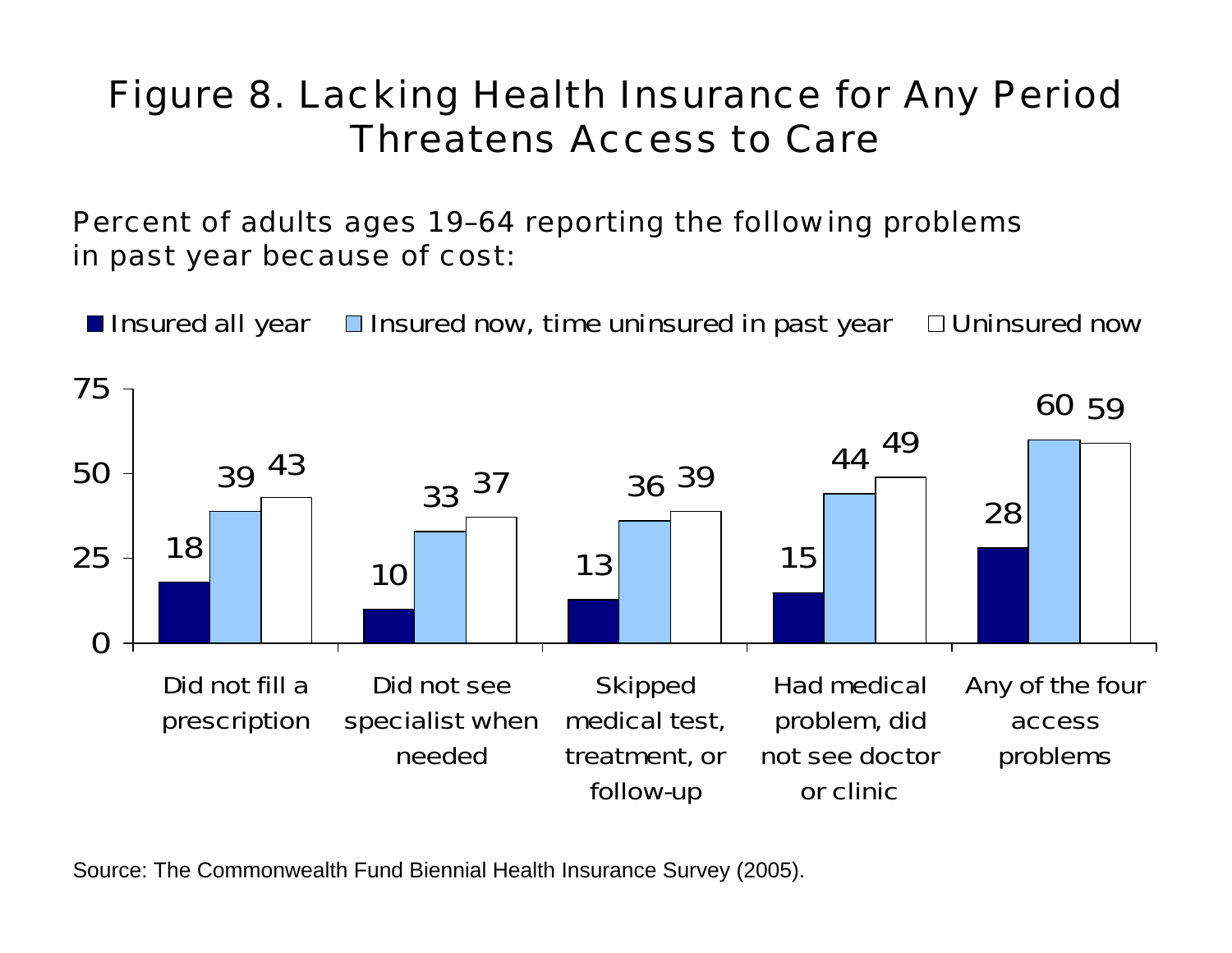## Figure 9. Adults Without Insurance Are Less Likely to Be Able to Manage Chronic Conditions

Percent of adults ages 19–64 with at least one chronic condition\*

**Insured all year Insured now, time uninsured in past year Industry Duninsured now** 



\* Hypertension, high blood pressure, or stroke; heart attack or heart disease; diabetes; asthma, emphysema, or lung disease.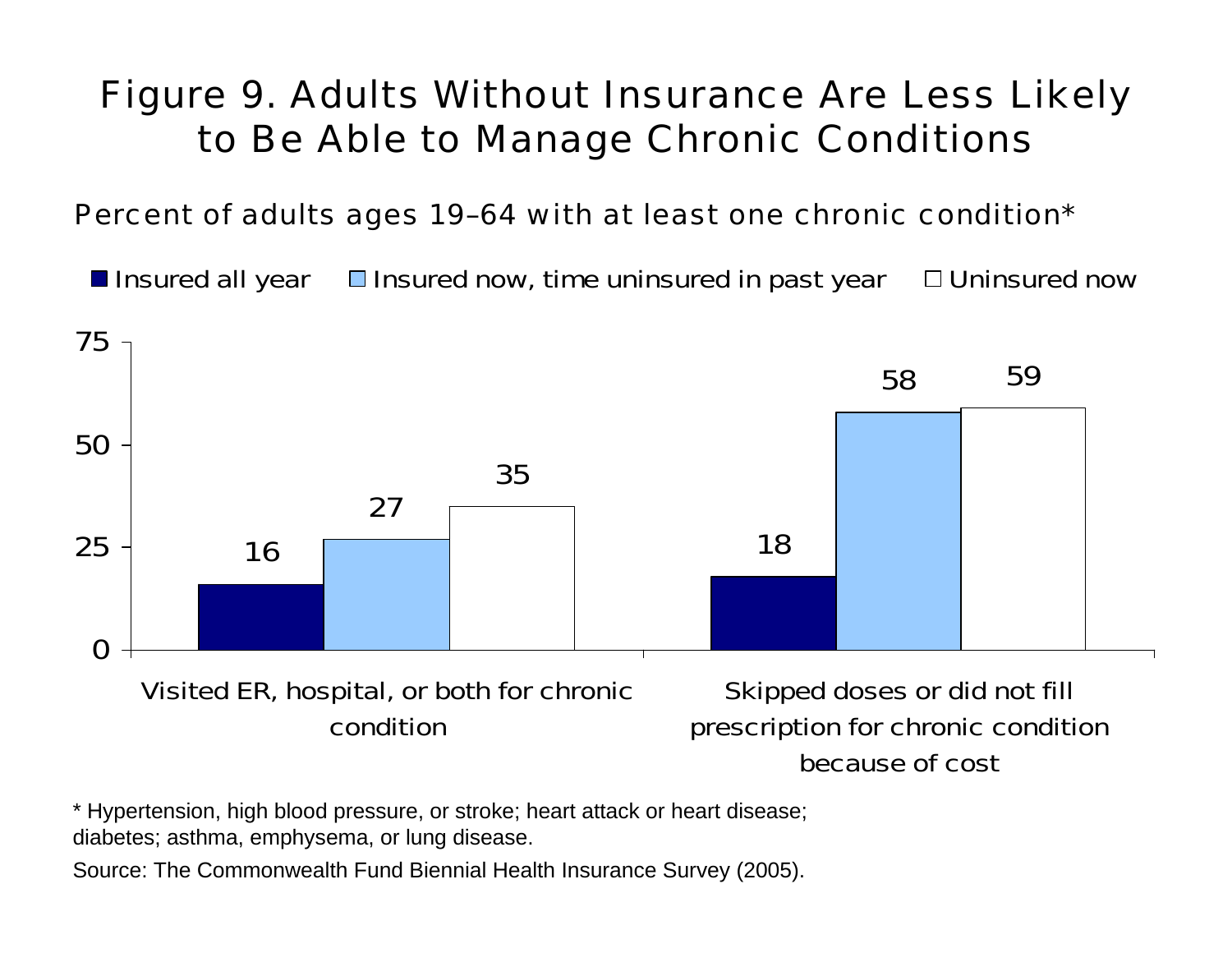#### Figure 10. Adults Without Insurance Are Less Likely to Get Preventive Screening Tests

#### Percent of adults

**Insured all year Insured now, time uninsured in past year Industry Duninsured now** 



Note: Pap test in past year for females ages 19–29, past three years age 30+; colon cancer screening in past five years for adults age 50 –64; and mammogram in past two years for females age 50 –64. Source: The Commonwealth Fund Biennial Health Insurance Survey (2005).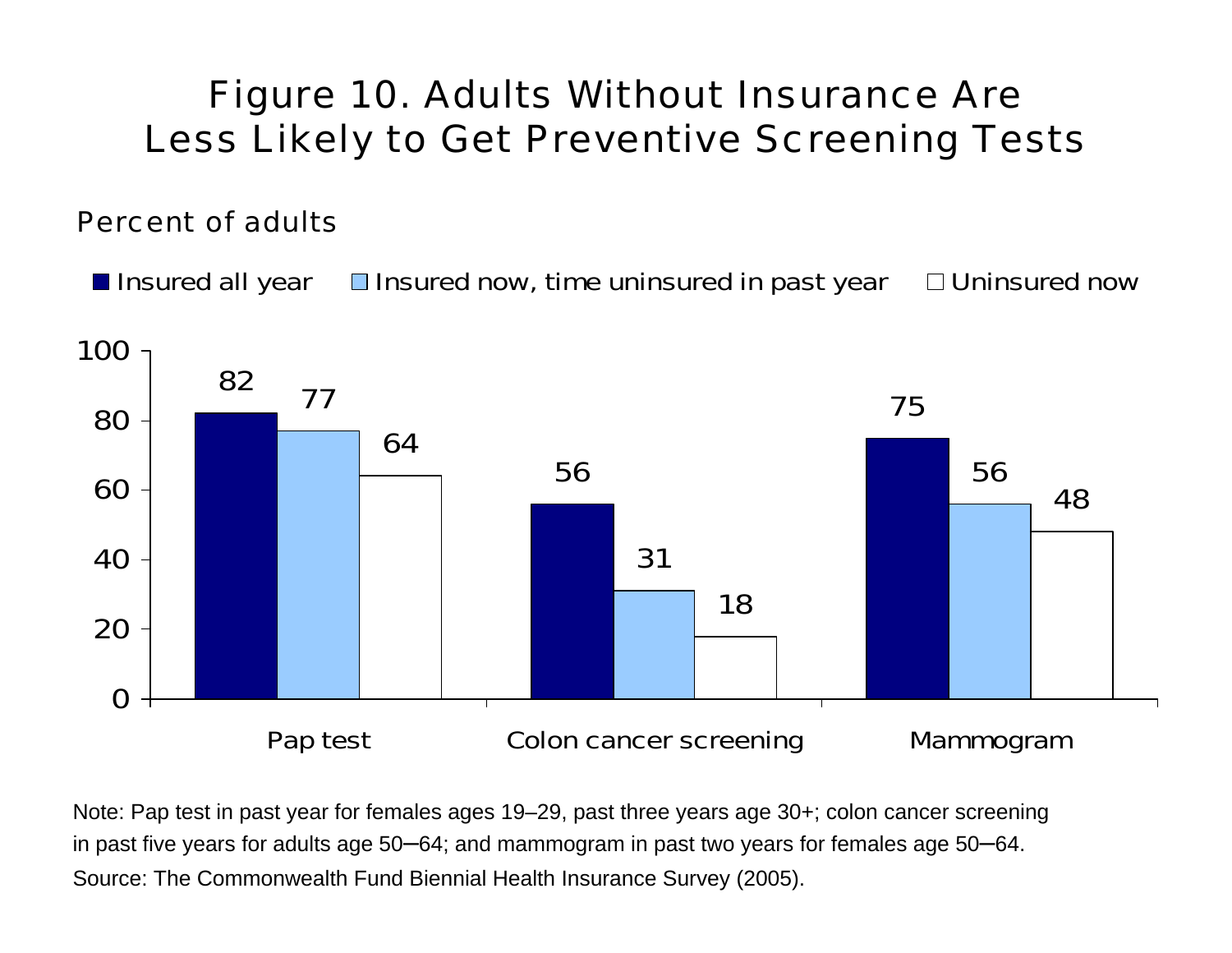## Figure 11. Adults Without Insurance Are Less Likely to Have a Regular Doctor or Rate Their Quality of Care Highly

Percent of adults ages 19–64

**Insured all year Insured now, time uninsured in past year Industry Duninsured now** 

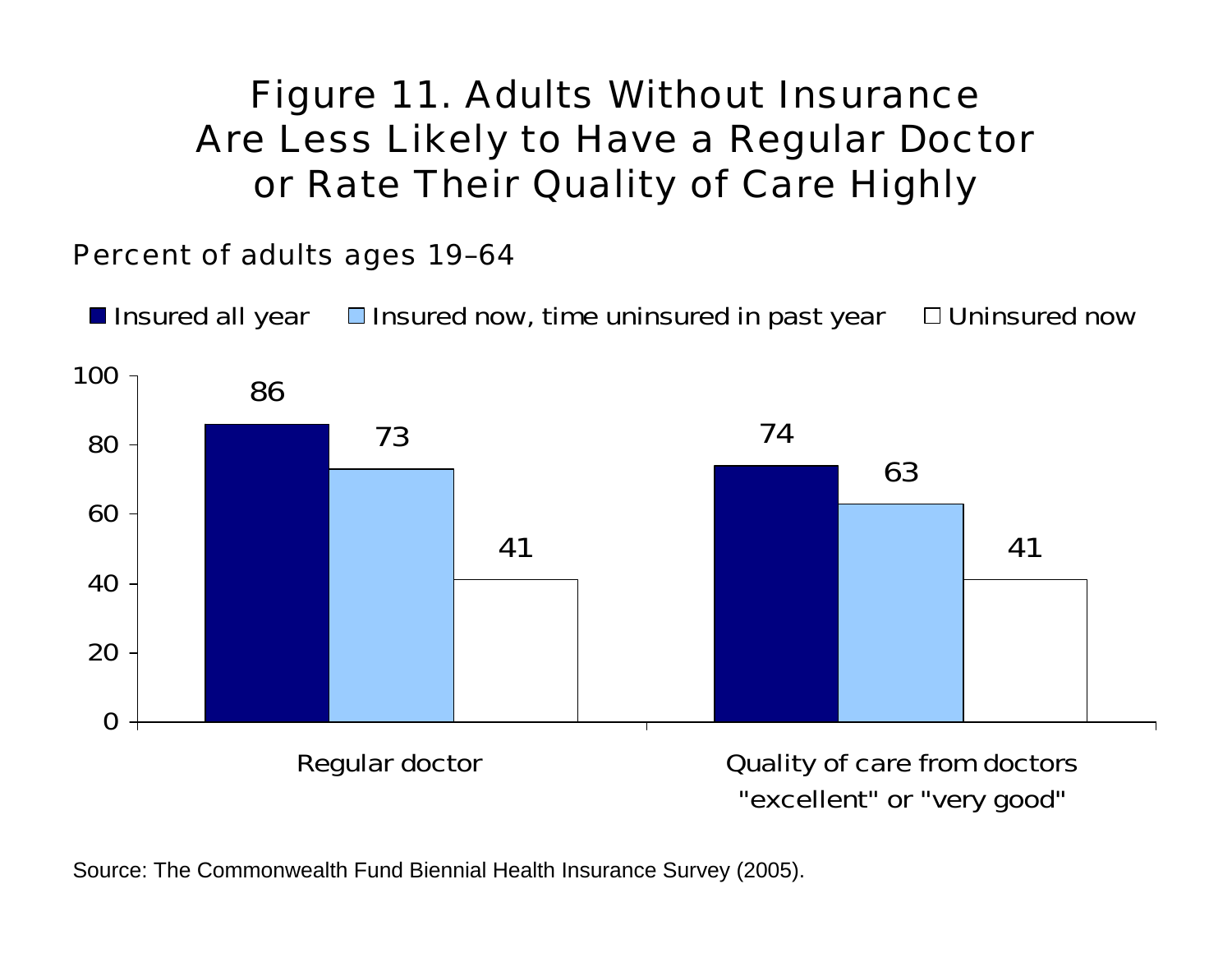## Figure 12. Adults Without Insurance Have More Problems with Lab Tests and Records

Percent of adults ages 19–64 reporting the following problems in past two years:

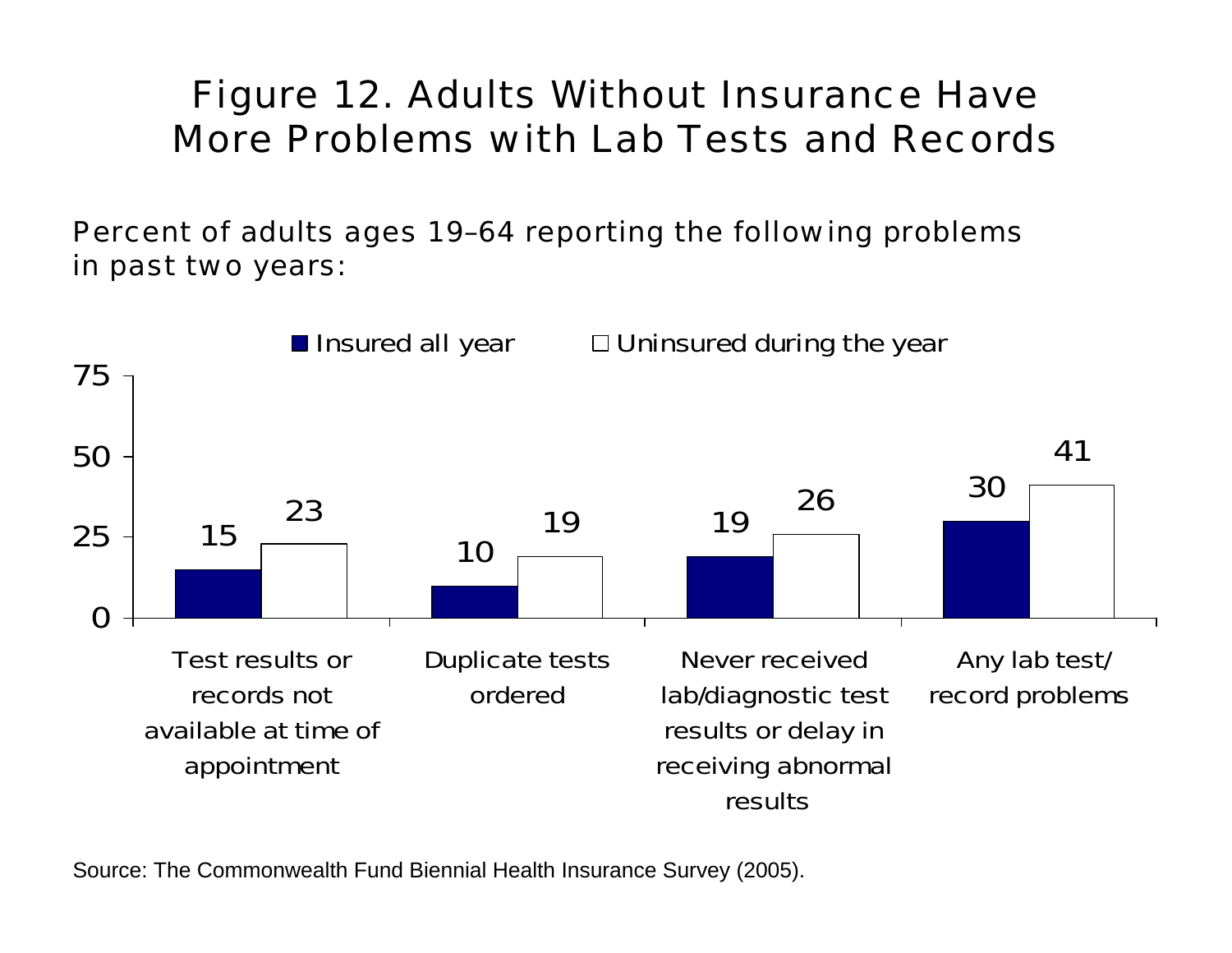## Figure 13. Lacking Health Insurance for Any Period Threatens Patient–Provider Communication

Percent of adults ages 19–64 reporting the following problems in past two years:

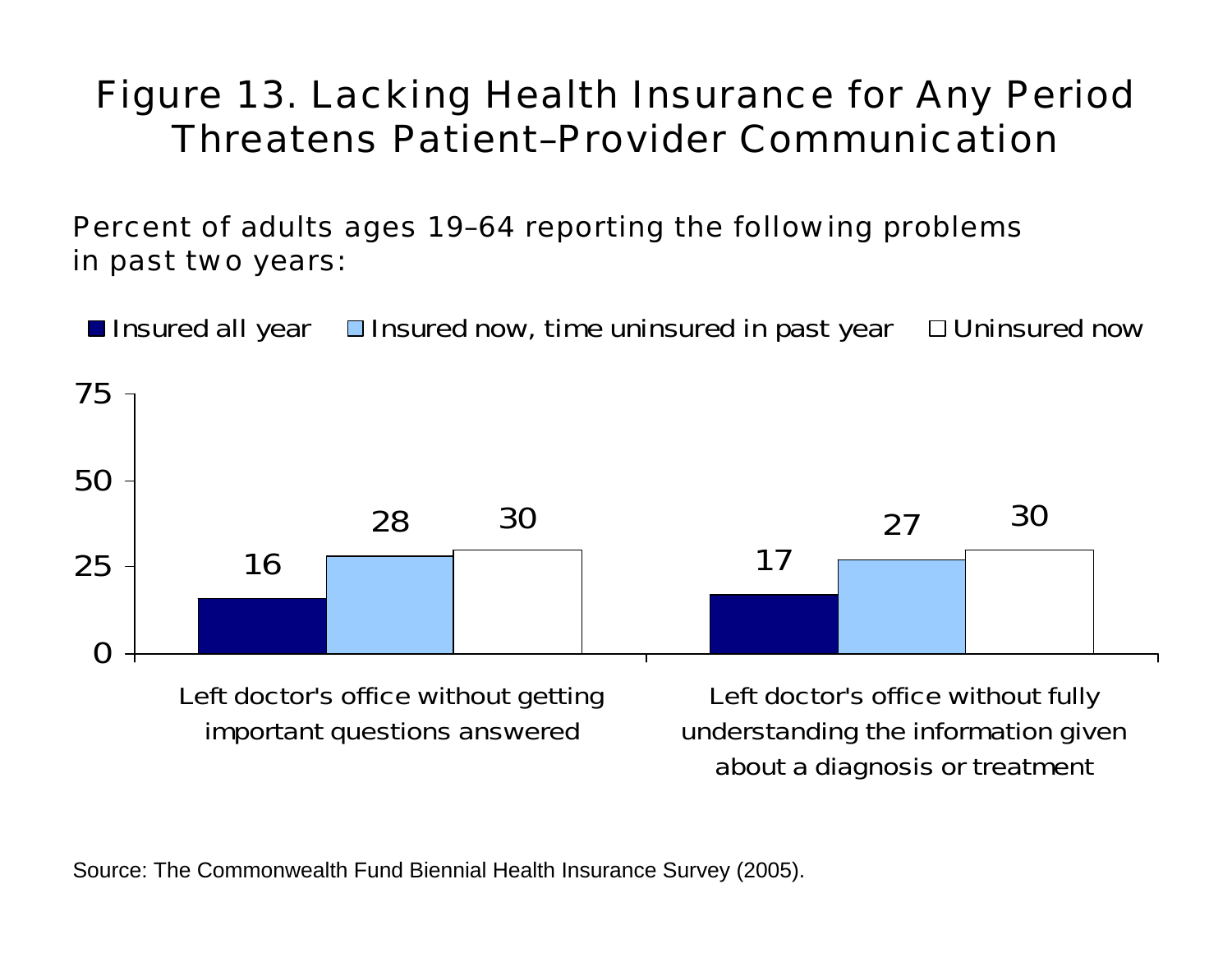## Figure 14. Many Americans Express a Lack of Confidence in Ability to Get High-Quality Care

Percent of adults ages 19–64 who are not too/not at all confident